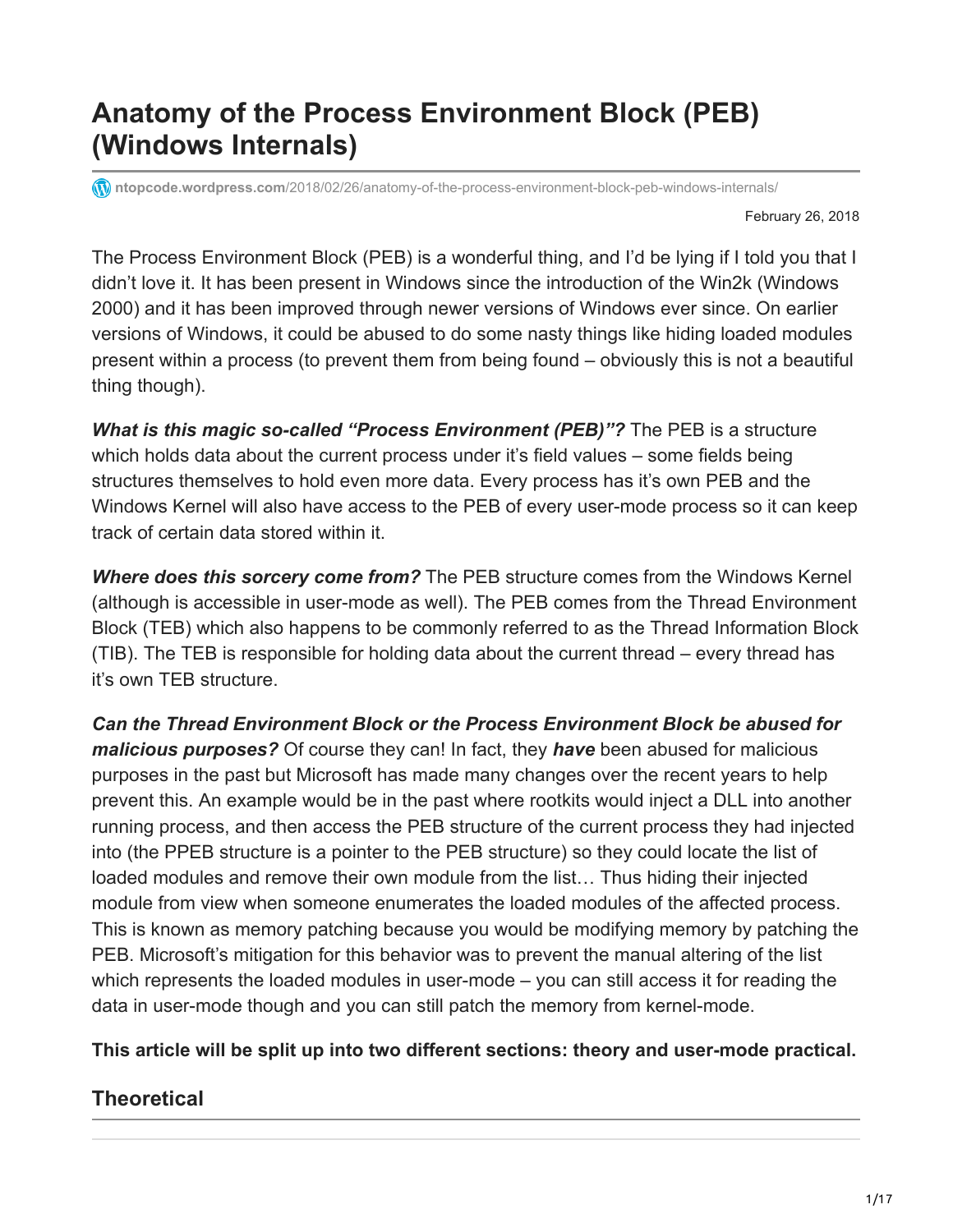We're going to take a look at the Thread Environment Block (TEB) structure using WinDbg. Since the TEB structure is available in user-mode, and used by user-mode Windows components such as NTDLL and KERNEL32, we won't require kernel-debugging to query about the structure.

Bear in mind that you will need to have your symbols correctly setup otherwise you will fail [with the next upcoming steps, please see the following URL: https://msdn.microsoft.com/en](https://msdn.microsoft.com/en-us/library/windows/desktop/ee416588(v=vs.85).aspx)us/library/windows/desktop/ee416588(v=vs.85).aspx

We'll start by opening up WinDbg – I'll be opening up the 64-bit version.

| The contract process contract contracts                      |  |
|--------------------------------------------------------------|--|
|                                                              |  |
|                                                              |  |
|                                                              |  |
|                                                              |  |
|                                                              |  |
|                                                              |  |
|                                                              |  |
|                                                              |  |
|                                                              |  |
|                                                              |  |
|                                                              |  |
|                                                              |  |
|                                                              |  |
|                                                              |  |
|                                                              |  |
|                                                              |  |
|                                                              |  |
|                                                              |  |
|                                                              |  |
|                                                              |  |
|                                                              |  |
|                                                              |  |
| Ln 0, Col 0 Sys 0-News- Prec 0000 Thed 0000 ASM OVR CAPS NUM |  |

WinDbg default view.

Now we'll open up notepad.exe. Once it is open, we can attach to notepad.exe in WinDbg by going to **File -> Attach to a Process -> notepad.exe**. Alternatively, you can use the default hot-key which should be F6.



Attaching to a process via WinDbg. 1/2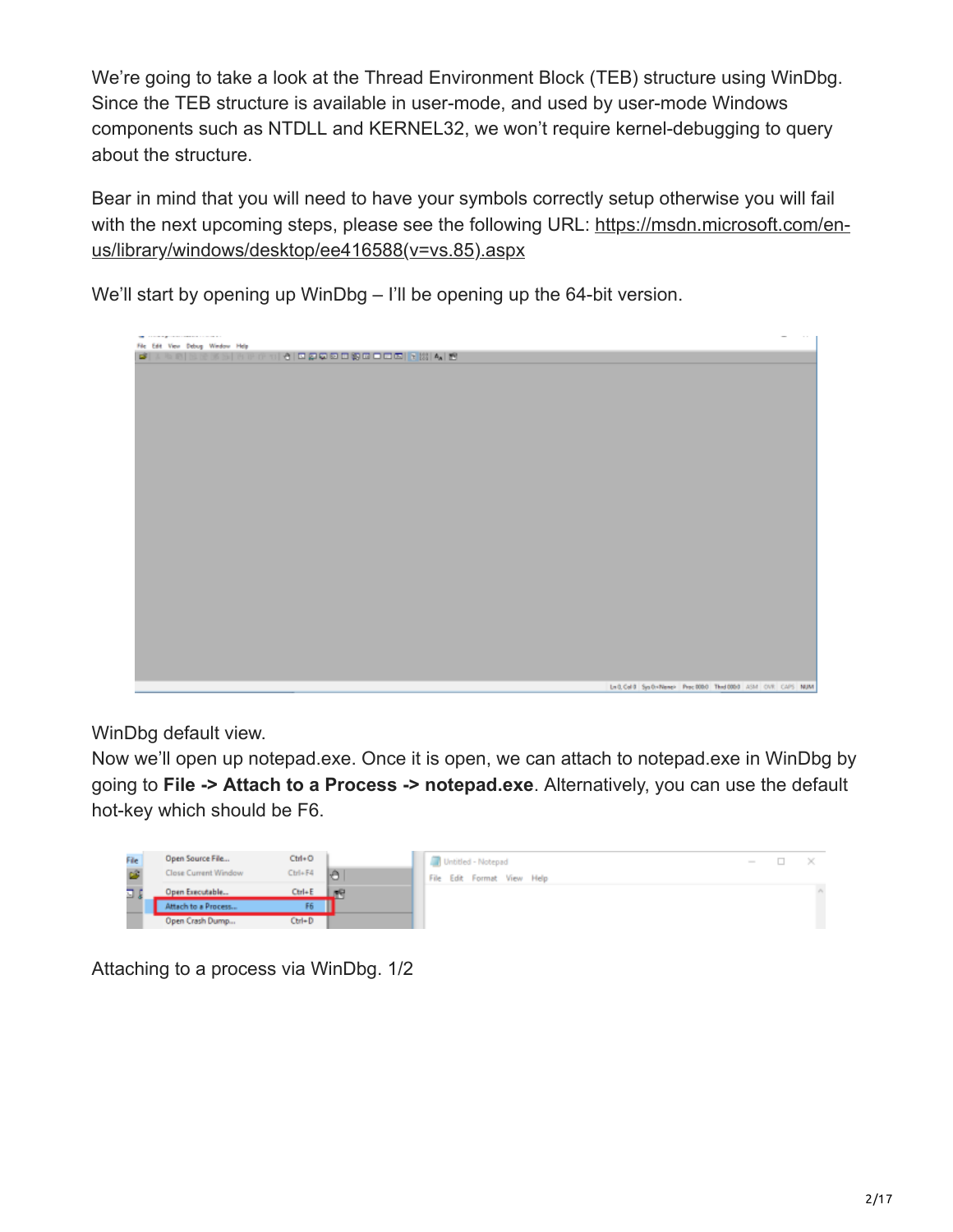| E-11444 notepad.exe  |                  |                          |
|----------------------|------------------|--------------------------|
| Sort<br>System order | $\bigcirc$ By ID | $\bigcirc$ By Executable |
| Process ID:<br>11444 |                  |                          |
| Noninvasive          | OK<br>Cancel     | Help                     |

Attaching to a process via WinDbg. 2/2

After doing this, the WinDbg *command window* will be displayed. The command window is the work-space we will have to enter commands at our own discretion to get back various desired results. For example, if we wish to manipulate something, or query information about something, we can do this with a command. WinDbg has a whole wide-range of commands [available and you can learn more about that here: http://windbg.info/doc/1-common](http://windbg.info/doc/1-common-cmds.html)cmds.html

We'll be using the *dt* instruction. "dt" stands for "Display Type" and can be used to display information about a specific data-type, including structures. In our case, it is more than appropriate because it supports structures and we need to find out information about the TEB structure.

We can use the following instruction to query information about the TEB structure.

dt ntdll!\_TEB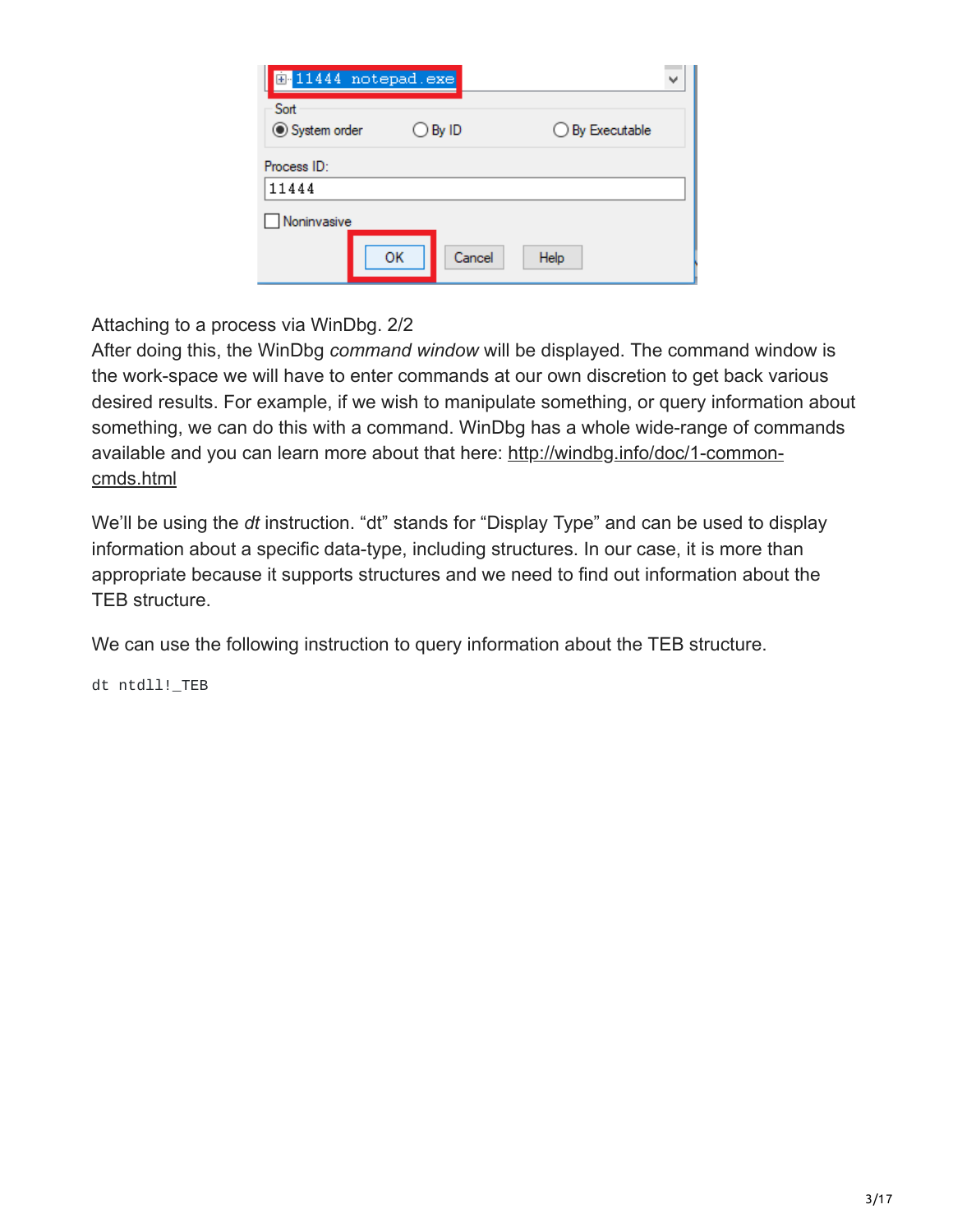| (2cb4.d48): Break instruction exception - code 80000003 (first chance)                                                                                                                                                                         | ۸ |
|------------------------------------------------------------------------------------------------------------------------------------------------------------------------------------------------------------------------------------------------|---|
| ntdll!DbgBreakPoint:                                                                                                                                                                                                                           |   |
| $00007f f9 \text{ c}6353800 \text{ c}c$<br>int 3<br>$0:003$ > dt ntdll! TEB                                                                                                                                                                    |   |
| $_NT_TIB$<br>+UXUUU Ntlib                                                                                                                                                                                                                      |   |
| +0x038 EnvironmentPointer : Ptr64 Void                                                                                                                                                                                                         |   |
| +0x040 ClientId : _CLIENT_ID                                                                                                                                                                                                                   |   |
| +0x050 ActiveRpcHandle : Ptr64 Void                                                                                                                                                                                                            |   |
| +0x058 ThreadLocalStoragePointer : Ptr64 Void                                                                                                                                                                                                  |   |
| +0x060 ProcessEnvironmentBlock : Ptr64 _PEB                                                                                                                                                                                                    |   |
| +0x068 LastErrorValue : Uint4B                                                                                                                                                                                                                 |   |
| +0x06c CountOfOvnedCriticalSections : Uint4B<br>+0x070 CsrClientThread : Ptr64 Void                                                                                                                                                            |   |
| +0x078 Win32ThreadInfo : Ptr64 Void                                                                                                                                                                                                            |   |
|                                                                                                                                                                                                                                                |   |
| +0x080 User32Reserved : [26] Uint4B<br>+0x0e8 UserReserved : [5] Uint4B                                                                                                                                                                        |   |
| +0x100 WOW32Reserved : Ptr64 Void<br>+0x108 CurrentLocale : Uint4B                                                                                                                                                                             |   |
|                                                                                                                                                                                                                                                |   |
| +0x10c FpSoftwareStatusRegister : Uint4B                                                                                                                                                                                                       |   |
| +0x110 ReservedForDebuggerInstrumentation : [16] Ptr64 Void                                                                                                                                                                                    |   |
| +0x190 SystemReserved1 : [30] Ptr64 Void<br>+0x280 PlaceholderCompatibilityMode : Char                                                                                                                                                         |   |
| +0x281 PlaceholderReserved : [11] Char                                                                                                                                                                                                         |   |
| +0x28c ProxiedProcessId : Uint4B                                                                                                                                                                                                               |   |
|                                                                                                                                                                                                                                                |   |
| +0x290                _ActivationStack : _ACTIVATION_CONTEXT_STACK<br>+0x2b8 WorkingOnBehalfTicket : [8] UChar                                                                                                                                 |   |
| +0x2c0 ExceptionCode : Int4B<br>+0x2c4 Padding0 = : [4]_UChar                                                                                                                                                                                  |   |
|                                                                                                                                                                                                                                                |   |
| +0x2c8 ActivationContextStackPointer : Ptr64 _ACTIVATION_CONTEXT_STACK                                                                                                                                                                         |   |
| +0x2d0 InstrumentationCallbackSp : Uint8B<br>+0x2d8 InstrumentationCallbackPreviousPc : Uint8B                                                                                                                                                 |   |
| +0x2e0 InstrumentationCallbackPreviousSp : Uint8B                                                                                                                                                                                              |   |
| +0x2e8 TxFsContext<br>: Uint4B                                                                                                                                                                                                                 |   |
| +0x2ec InstrumentationCallbackDisabled : UChar                                                                                                                                                                                                 |   |
|                                                                                                                                                                                                                                                |   |
| +0x2ed Padding1 : [3] UChar<br>+0x2f0 GdiTebBatch : _GDI_TEB_BATCH<br>+0x7d8 RealClientId : _CLIENT_ID                                                                                                                                         |   |
|                                                                                                                                                                                                                                                |   |
| +0x7e8 GdiCachedProcessHandle : Ptr64 Void                                                                                                                                                                                                     |   |
| +0x7f0 GdiClientPID : Uint4B<br>+0x7f4 GdiClientTID : Uint4B                                                                                                                                                                                   |   |
| +0x7f8 GdiThreadLocalInfo : Ptr64 Void                                                                                                                                                                                                         |   |
|                                                                                                                                                                                                                                                |   |
| +0x800 Win32ClientInfo : [62] Uint8B<br>+0x9f0_glDispatchTable : [233] Ptr64_Void                                                                                                                                                              |   |
| +0x1138 glReserved1 : [29] Uint8B<br>+0x1138 glReserved1 : [29] Uint8B<br>+0x1220 glReserved2 : Ptr64 Void<br>+0x1230 glSectionInfo : Ptr64 Void<br>+0x1248 glContext<br>+0x1248 glContext<br>+0x1248 glContext<br>+0x1248 glContext<br>+0x125 |   |
|                                                                                                                                                                                                                                                |   |
|                                                                                                                                                                                                                                                |   |
|                                                                                                                                                                                                                                                |   |
|                                                                                                                                                                                                                                                |   |
|                                                                                                                                                                                                                                                |   |
| +0x1250 LastStatusValue : Uint4B                                                                                                                                                                                                               |   |
| +0x1254 Padding2<br>: [4] UChar                                                                                                                                                                                                                |   |
| +0x1258 StaticUnicodeString : MNICODE_STRING<br>+0x1268 StaticUnicodeBuffer : [261] Wchar                                                                                                                                                      |   |
|                                                                                                                                                                                                                                                |   |
| +0x1472 Padding3 : [6] UChar<br>+0x1478 DeallocationStack : Ptr64 Void                                                                                                                                                                         |   |
|                                                                                                                                                                                                                                                |   |
|                                                                                                                                                                                                                                                |   |
| +0x1480 T1sSlots : [64] Ptr64 Void<br>+0x1680 T1sLinks : _LIST_ENTRY<br>+0x1690 Vdm : Ptr64 Void                                                                                                                                               |   |
| +0x1698 ReservedForNtRpc : Ptr64 Void                                                                                                                                                                                                          |   |
| +0x16a0 DbgSsReserved : [2] Ptr64 Void                                                                                                                                                                                                         | v |
| $10 - 1710$ $H_0 = 3H_0 = 10H_0 = 3H_0 = 1$<br>$$ $$ $*$ $n$ $n$                                                                                                                                                                               |   |

WinDbg command (dt) for the \_TEB structure.

We can see already that there are many fields of the structure, so many fields that they all don't fit on the singular image view. However, if we look towards the very top of the structure, we'll find the Process Environment Block's field.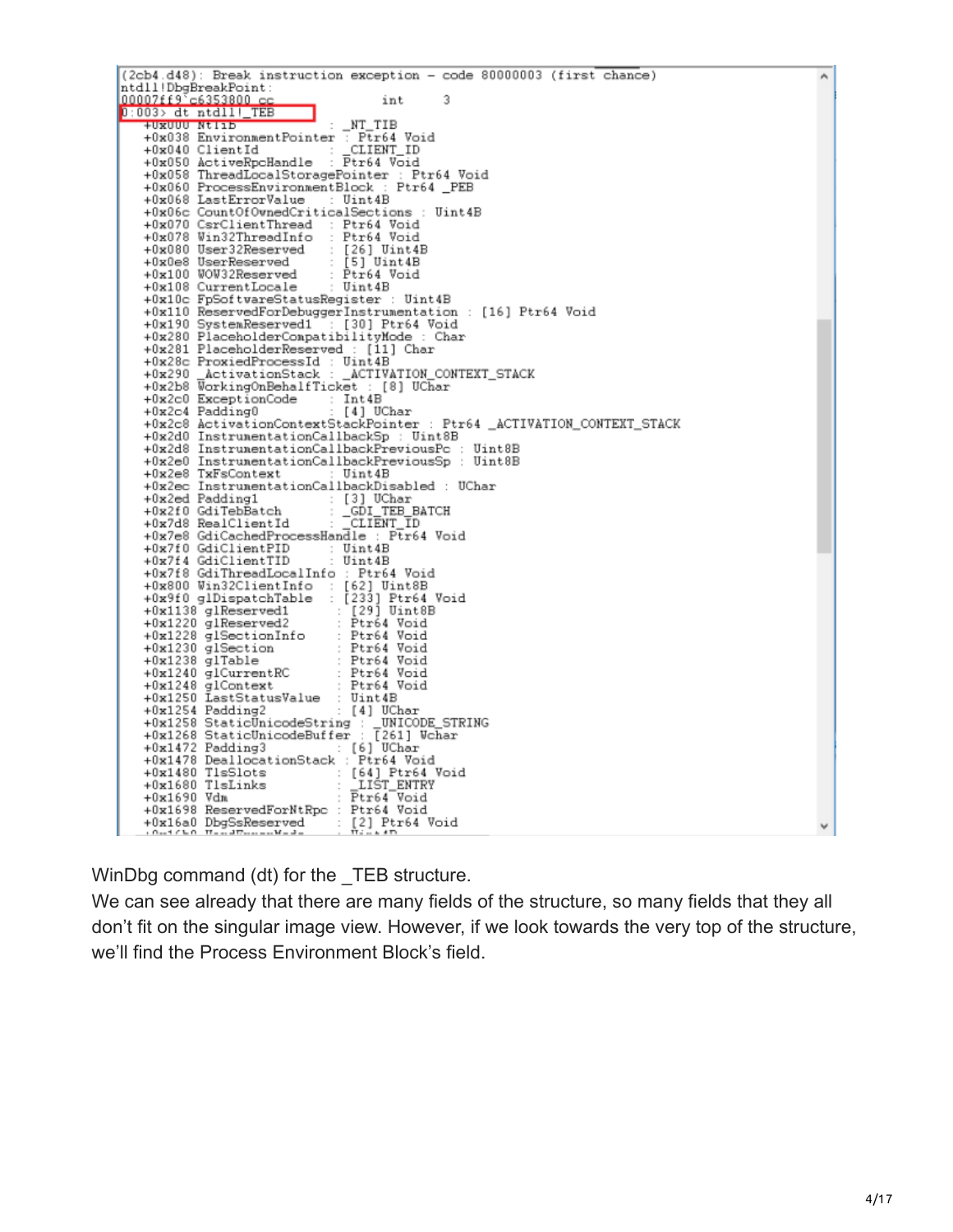

Highlighting the ProcessEnvironmentBlock field of the TEB structure.

We can see that WinDbg is labelling the data-type for the field as "Ptr64 PEB". This simply means that the data-type is a pointer to the PEB structure (PPEB). Since we are debugging a 64-bit compiled program (notepad.exe since our OS architecture is 64-bit), the addresses are 8 bytes instead of 4 bytes like on a 32-bit environment, which is why "64" is appended to the "Ptr".

We can view the fields of the PEB structure with the following WinDbg command.

dt ntdll!\_PEB

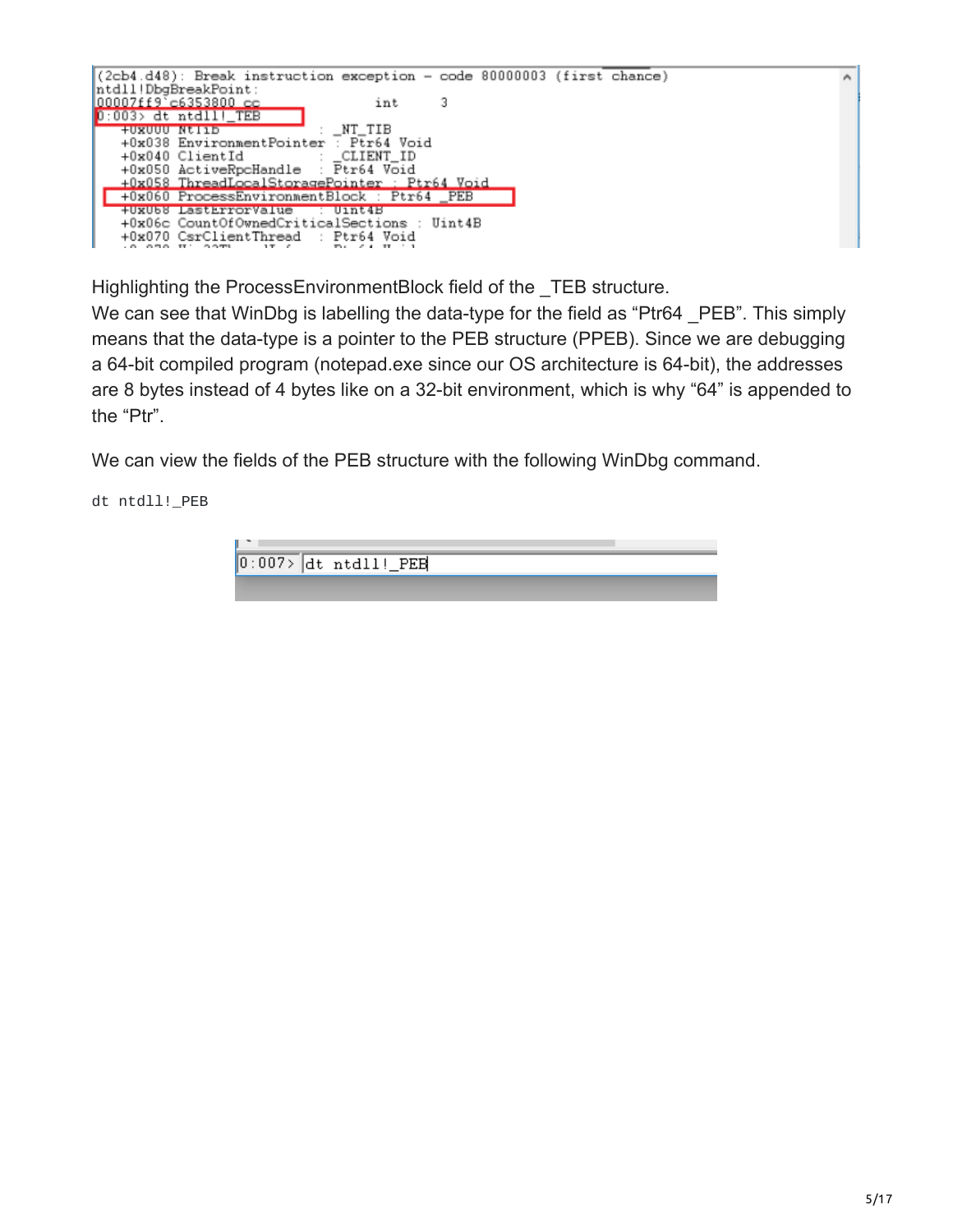0:007> dt ntdll!\_PEB +0x000 InheritedAddressSpace : UChar +0x001 ReadImageFileExecOptions : UChar +0x002 BeingDebugged UChar +0x003 BitField UChar +0x003 ImageUsesLargePages : Pos 0, 1 Bit +0x003 IsProtectedProcess : Pos 1, 1 Bit +0x003 IsImageDynamicallyRelocated : Pos 2, 1 Bit +0x003 Isinagebyhamicallykeidcated : Fos 2, 1 Bit<br>+0x003 SkipPatchingUser32Forwarders : Pos 3, 1 Bit<br>+0x003 IsPackagedProcess : Pos 4, 1 Bit<br>+0x003 IsAppContainer : Pos 5, 1 Bit +0x003 IsProtectedProcessLight : Pos 6, 1 Bit +0x003 IsLongPathAwareProcess : Pos 7, 1 Bit : [4] UChar +0x004 Padding0 +0x008 Mutant Ptr64 Void +0x010 ImageBaseAddress : Ptr64 Void +0x018 Ldr : Ptr64 \_PEB\_LDR\_DATA<br>+0x020 ProcessParameters : Ptr64 \_RTL\_USER\_PROCESS\_PARAMETERS +0x028 SubSystemData Ptr64 Void  $\sim$  10 +0x030 ProcessHeap Ptr64 Void +0x038 FastPebLock : Ptr64 \_RTL\_CRITICAL\_SECTION +0x040 AtlThunkSListPtr : Ptr64 SLIS<br>+0x048 IFEOKey : Ptr64 Void SLIST\_HEADER +0x050 CrossProcessFlags : Uint 4B  $+0x050$  ProcessInJob : Pos 0, 1 Bit +0x050 ProcessInitializing : Pos 1, 1 Bit  $Pos 2, 1$  Bit +0x050 ProcessUsingVEH Pos 3, 1 Bit<br>Pos 4, 1 Bit +0x050 ProcessUsingVCH +0x050 ProcessUsingFTH +0x050 ProcessPreviouslyThrottled : Pos 5, 1 Bit +0x050 ProcessCurrentlyThrottled : Pos 6, 1 Bit 25 Bits : Pos 7, 25<br>: [4] UChar +0x050 ReservedBits0 +0x054 Padding1 Ptr64 Void +0x058 KernelCallbackTable +0x058 UserSharedInfoPtr : Ptr64 Void +0x060 SystemReserved Uint 4B +0x064 At1ThunkSListPtr32 Uint4B +0x068 ApiSetMap : Pt:<br>+0x070 TlsExpansionCounter : Ptr64 Void Uint 4B [4] UChar +0x074 Padding2 +0x078 TlsBitmap : Ptr64 Void +0x080 TlsBitmapBits : [2] Uint4B +0x088 ReadOnlySharedMemoryBase : Ptr64 Void +0x090 SharedData : Ptr64 Void +0x098 ReadOnlyStaticServerData : Ptr64 Ptr64 Void +0x0a0 AnsiCodePageData : Ptr64 Void Ptr64 Void +0x0a8 OemCodePageData +0x0b0 UnicodeCaseTableData : Ptr64 Void +0x0b8 NumberOfProcessors : Uint 4B +0x0bc NtGlobalFlag : Uint4B +0x0c0 CriticalSectionTimeout : LARGE\_INTEGER\_ +0x0c8 HeapSegmentReserve : Uint8B +0x0d0 HeapSegmentCommit : Uint8B +0x0d8 HeapDeCommitTotalFreeThreshold : Uint8B +0x0e0 HeapDeCommitFreeBlockThreshold : Uint8B +0x0e8 NumberOfHeaps : Uint4B +0x0ec MaximumNumberOfHeaps : Uint4B +0x0f0 ProcessHeaps Ptr64 Ptr64 Void +0x0f8 GdiSharedHandleTable : Ptr64 Void +0x100 ProcessStarterHelper : Ptr64 Void +0x108 GdiDCAttributeList : Uint4B [4] UChar +0x10c Padding3 : Ptr64\_RTL\_CRITICAL\_SECTION +0x110 LoaderLock +0x118 OSMajorVersion : Uint4B : Uint4B +0x11c OSMinorVersion +Av12A ASBuildNumber  $Hint2R$  $\left\langle \right\rangle$ 

WinDbg command (dt) for the PEB structure. The WinDbg output is below.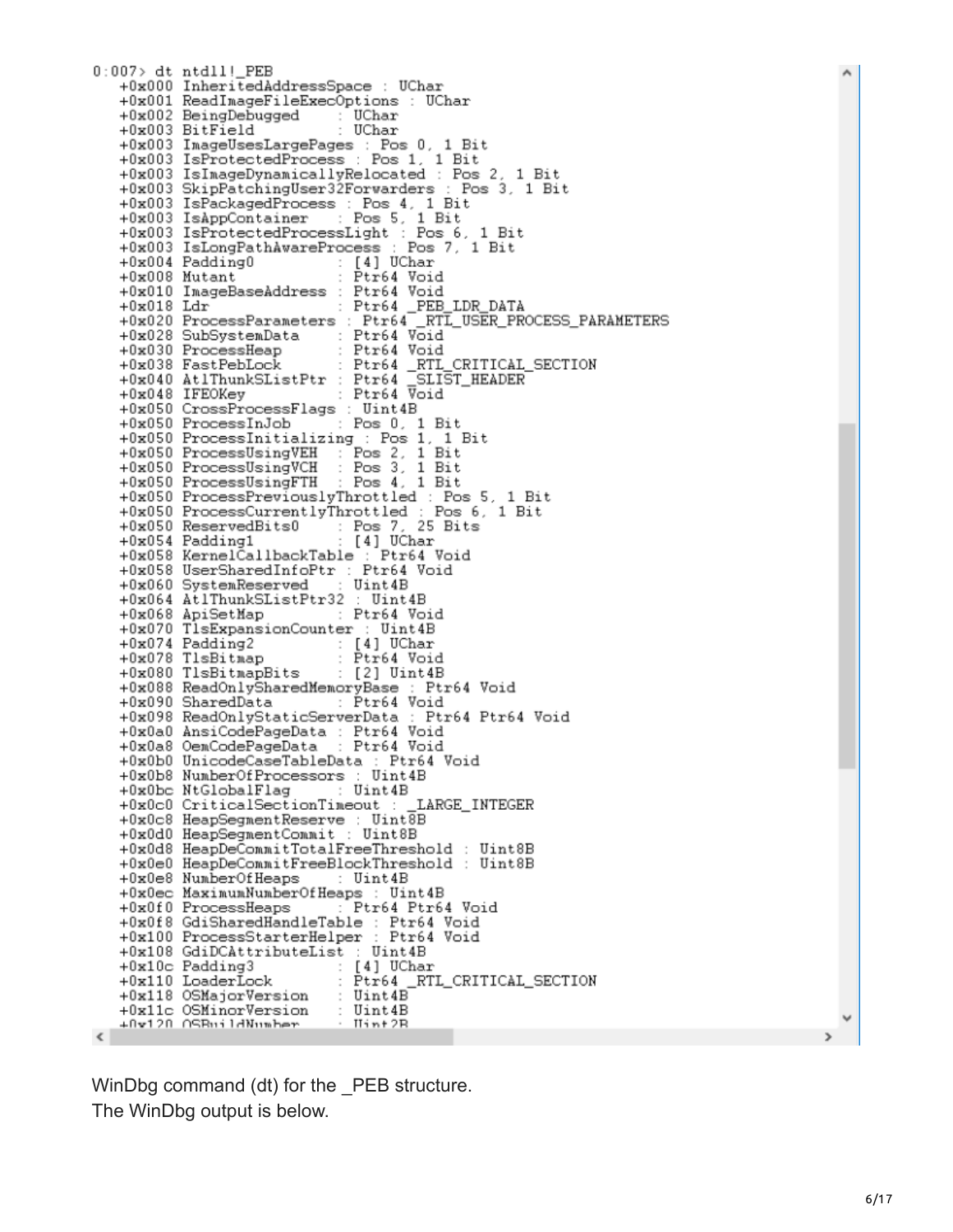```
0:007> dt ntdll!_PEB
 +0x000 InheritedAddressSpace : UChar
 +0x001 ReadImageFileExecOptions : UChar
 +0x002 BeingDebugged : UChar
 +0x003 BitField : UChar
 +0x003 ImageUsesLargePages : Pos 0, 1 Bit
 +0x003 IsProtectedProcess : Pos 1, 1 Bit
 +0x003 IsImageDynamicallyRelocated : Pos 2, 1 Bit
 +0x003 SkipPatchingUser32Forwarders : Pos 3, 1 Bit
 +0x003 IsPackagedProcess : Pos 4, 1 Bit
 +0x003 IsAppContainer : Pos 5, 1 Bit
 +0x003 IsProtectedProcessLight : Pos 6, 1 Bit
 +0x003 IsLongPathAwareProcess : Pos 7, 1 Bit
 +0x004 Padding0 : [4] UChar
 +0x008 Mutant : Ptr64 Void
 +0x010 ImageBaseAddress : Ptr64 Void
 +0x018 Ldr : Ptr64 _PEB_LDR_DATA
 +0x020 ProcessParameters : Ptr64 _RTL_USER_PROCESS_PARAMETERS
 +0x028 SubSystemData : Ptr64 Void
 +0x030 ProcessHeap : Ptr64 Void
 +0x038 FastPebLock : Ptr64 _RTL_CRITICAL_SECTION
 +0x040 AtlThunkSListPtr : Ptr64 _SLIST_HEADER
 +0x048 IFEOKey : Ptr64 Void
 +0x050 CrossProcessFlags : Uint4B
 +0x050 ProcessInJob : Pos 0, 1 Bit
 +0x050 ProcessInitializing : Pos 1, 1 Bit
 +0x050 ProcessUsingVEH : Pos 2, 1 Bit
 +0x050 ProcessUsingVCH : Pos 3, 1 Bit
 +0x050 ProcessUsingFTH : Pos 4, 1 Bit
 +0x050 ProcessPreviouslyThrottled : Pos 5, 1 Bit
 +0x050 ProcessCurrentlyThrottled : Pos 6, 1 Bit
 +0x050 ReservedBits0 : Pos 7, 25 Bits
 +0x054 Padding1 : [4] UChar
 +
0
x
0
5
8
K
e
r
n
e
l
C
a
l
l
b
a
c
k
T
a
b
l
e : P
t
r
6
4
V
o
i
d
 +0x058 UserSharedInfoPtr : Ptr64 Void
 +0x060 SystemReserved : Uint4B
 +0x064 AtlThunkSListPtr32 : Uint4B
 +0x068 ApiSetMap : Ptr64 Void
 +0x070 TlsExpansionCounter : Uint4B
 +0x074 Padding2 : [4] UChar
 +0x078 TlsBitmap : Ptr64 Void
 +0x080 TlsBitmapBits : [2] Uint4B
 +
0
x
0
8
8
R
e
a
d
O
n
l
y
S
h
a
r
e
d
M
e
m
o
r
y
B
a
s
e : P
t
r
6
4
V
o
i
d
 +0x090 SharedData : Ptr64 Void
 +0x098 ReadOnlyStaticServerData : Ptr64 Ptr64 Void
 +0x0a0 AnsiCodePageData : Ptr64 Void
 +0x0a8 OemCodePageData : Ptr64 Void
 +
0
x
0
b
0
U
n
i
c
o
d
e
C
a
s
e
T
a
b
l
e
D
a
t
a : P
t
r
6
4
V
o
i
d
 +
0
x
0
b
8
N
u
m
b
e
r
O
f
P
r
o
c
e
s
s
o
r
s : U
i
n
t
4
B
 +0x0bc NtGlobalFlag : Uint4B
 +0x0c0 CriticalSectionTimeout : _LARGE_INTEGER
 +0x0c8 HeapSegmentReserve : Uint8B
 +0x0d0 HeapSegmentCommit : Uint8B
 +0x0d8 HeapDeCommitTotalFreeThreshold : Uint8B
 +
0
x
0
e
0
H
e
a
p
D
e
C
o
m
m
i
t
F
r
e
e
B
l
o
c
k
T
h
r
e
s
h
o
l
d : U
i
n
t
8
B
```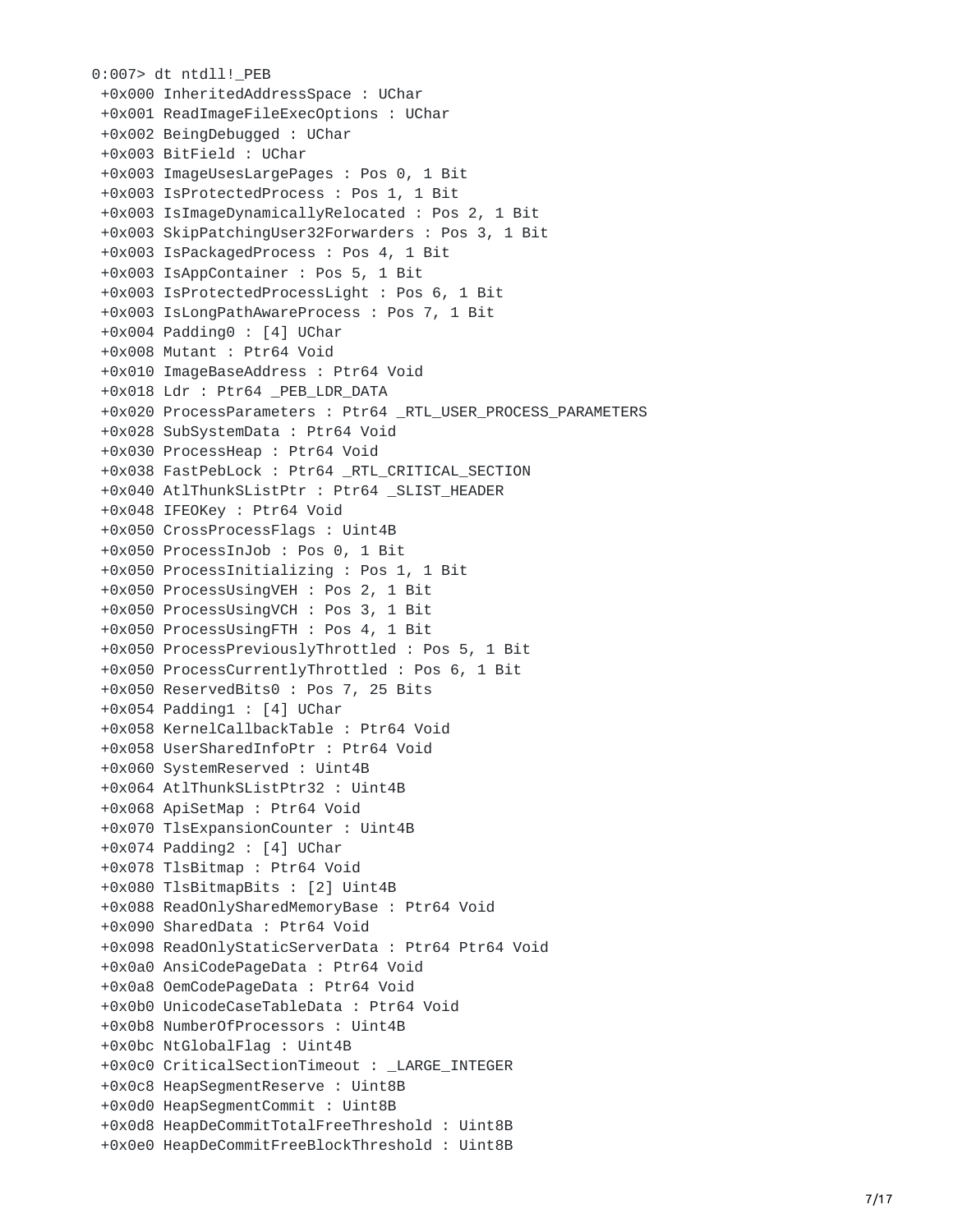```
+0x0e8 NumberOfHeaps : Uint4B
+0x0ec MaximumNumberOfHeaps : Uint4B
+0x0f0 ProcessHeaps : Ptr64 Ptr64 Void
+0x0f8 GdiSharedHandleTable : Ptr64 Void
+0x100 ProcessStarterHelper : Ptr64 Void
+0x108 GdiDCAttributeList : Uint4B
+0x10c Padding3 : [4] UChar
+0x110 LoaderLock : Ptr64 _RTL_CRITICAL_SECTION
+0x118 OSMajorVersion : Uint4B
+0x11c OSMinorVersion : Uint4B
+0x120 OSBuildNumber : Uint2B
+0x122 OSCSDVersion : Uint2B
+0x124 OSPlatformId : Uint4B
+0x128 ImageSubsystem : Uint4B
+0x12c ImageSubsystemMajorVersion : Uint4B
+0x130 ImageSubsystemMinorVersion : Uint4B
+0x134 Padding4 : [4] UChar
+0x138 ActiveProcessAffinityMask : Uint8B
+0x140 GdiHandleBuffer : [60] Uint4B
+0x230 PostProcessInitRoutine : Ptr64 void
+0x238 TlsExpansionBitmap : Ptr64 Void
+0x240 TlsExpansionBitmapBits : [32] Uint4B
+0x2c0 SessionId : Uint4B
+0x2c4 Padding5 : [4] UChar
+0x2c8 AppCompatFlags : _ULARGE_INTEGER
+0x2d0 AppCompatFlagsUser : _ULARGE_INTEGER
+0x2d8 pShimData : Ptr64 Void
+0x2e0 AppCompatInfo : Ptr64 Void
+0x2e8 CSDVersion : _UNICODE_STRING
+0x2f8 ActivationContextData : Ptr64 _ACTIVATION_CONTEXT_DATA
+0x300 ProcessAssemblyStorageMap : Ptr64 _ASSEMBLY_STORAGE_MAP
+0x308 SystemDefaultActivationContextData : Ptr64 _ACTIVATION_CONTEXT_DATA
+0x310 SystemAssemblyStorageMap : Ptr64 _ASSEMBLY_STORAGE_MAP
+0x318 MinimumStackCommit : Uint8B
+0x320 FlsCallback : Ptr64 _FLS_CALLBACK_INFO
+0x328 FlsListHead : _LIST_ENTRY
+0x338 FlsBitmap : Ptr64 Void
+0x340 FlsBitmapBits : [4] Uint4B
+0x350 FlsHighIndex : Uint4B
+0x358 WerRegistrationData : Ptr64 Void
+0x360 WerShipAssertPtr : Ptr64 Void
+0x368 pUnused : Ptr64 Void
+0x370 pImageHeaderHash : Ptr64 Void
+0x378 TracingFlags : Uint4B
+0x378 HeapTracingEnabled : Pos 0, 1 Bit
+0x378 CritSecTracingEnabled : Pos 1, 1 Bit
+0x378 LibLoaderTracingEnabled : Pos 2, 1 Bit
+0x378 SpareTracingBits : Pos 3, 29 Bits
+0x37c Padding6 : [4] UChar
+0x380 CsrServerReadOnlySharedMemoryBase : Uint8B
+0x388 TppWorkerpListLock : Uint8B
+0x390 TppWorkerpList : _LIST_ENTRY
+0x3a0 WaitOnAddressHashTable : [128] Ptr64 Void
+0x7a0 TelemetryCoverageHeader : Ptr64 Void
+0x7a8 CloudFileFlags : Uint4B
```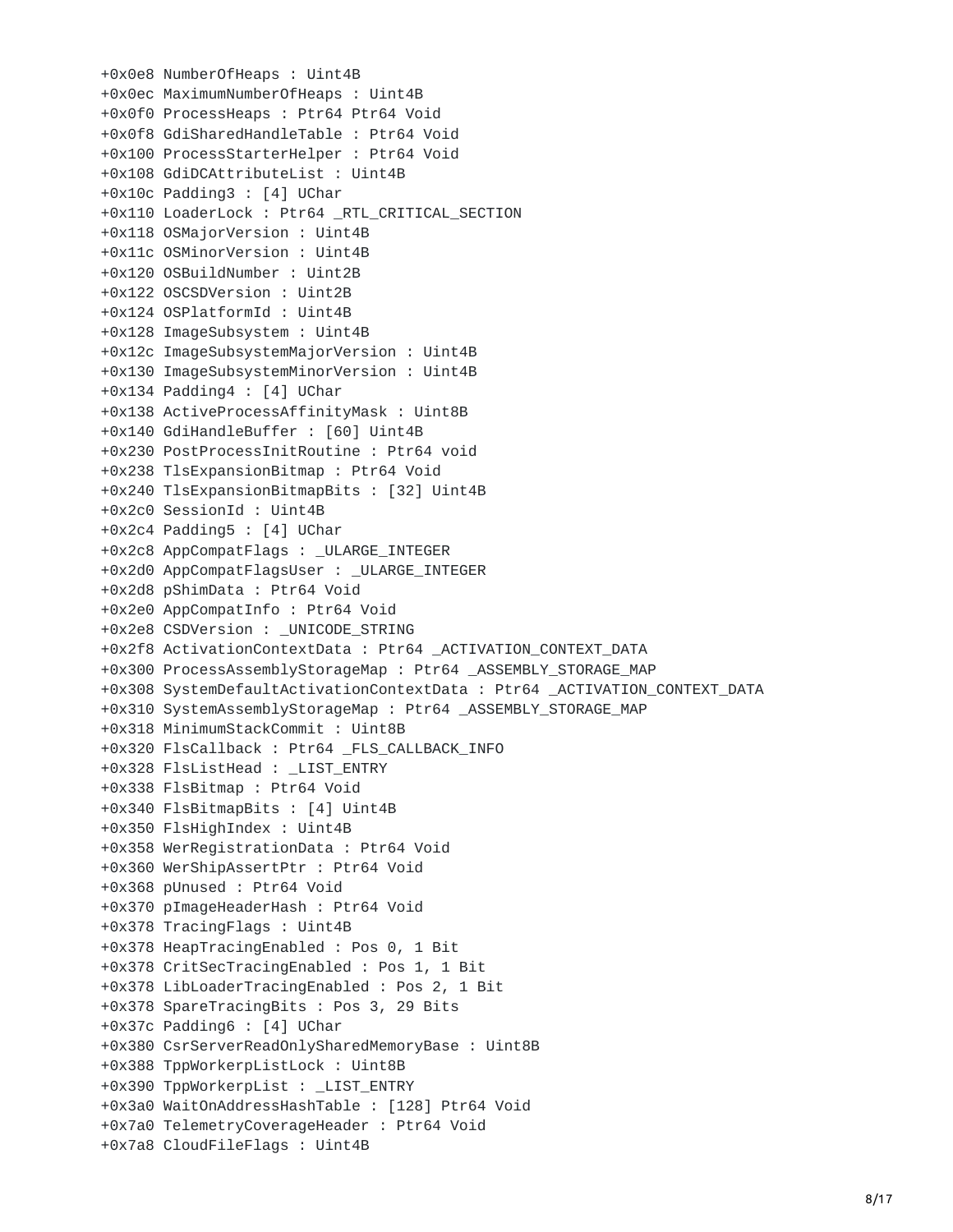As we can see, there's a lot of fields for the PEB structure. We'll only be focusing on a select few of them during the practical sections though.

Before we can continue, we need to briefly talk about how the Process Environment Block is actually found. It's located at FS:[0x30] in the Thread Environment Block/Thread Information Block for 32-bit processes, and it's located at GS:[0x60] for 64-bit processes.

To start off, the third field of the PEB structure ("BeingDebugged") can be read to determine if the current process is attached to via a debugger – this is one vector which is commonly closed by analysts who are debugging malicious software, because malicious software tends to keep a close-eye out for debuggers and other analysis tools to make things more difficult for malware analysts. There's a routine from the Win32 API called IsDebuggerPresent (KERNEL32) and the routine works by checking the BeingDebugged field of the PEB structure. We can validate this by reverse-engineering kernel32.dll ourselves.

```
stdcall IsDebuggerPresentStub()
BOOL
K
 return IsDebuggerPresent();
```
IDA pseudo-code for IsDebuggerPresentStub (KERNEL32 – Windows 8+). As we can see, kernel32.dll has a routine named IsDebuggerPresentStub which calls IsDebuggerPresent. This is because the environment I'm getting these images from is Windows 10 64-bit, and Microsoft moved to using KernelBase.dll (introduced starting Windows 8). However, for backwards-compatibility, kernel32.dll is still pushed for usage by their documentation – and if they had dropped support for it then they would have to have moved more than they have across to a new module project, and there'd have been a lot of incompatible software for Windows 8+ at the time.

Therefore, we need to take a look at KernelBase.dll.

; BOOL stdcall IsDebuggerPresent() public IsDebuggerPresent IsDebuggerPresent proc near ; CODE XREF: **: DATA XREF:** rax, gs:60h | mov eax, byte ptr [rax+2] **MOVZX** retn IsDebuggerPresent endp

Disassembly for IsDebuggerPresent (KERNEL32 / KERNELBASE). Perfect! KernelBase.dll has an exported routine named IsDebuggerPresent. We're going to debunk what the above disassembly is telling us.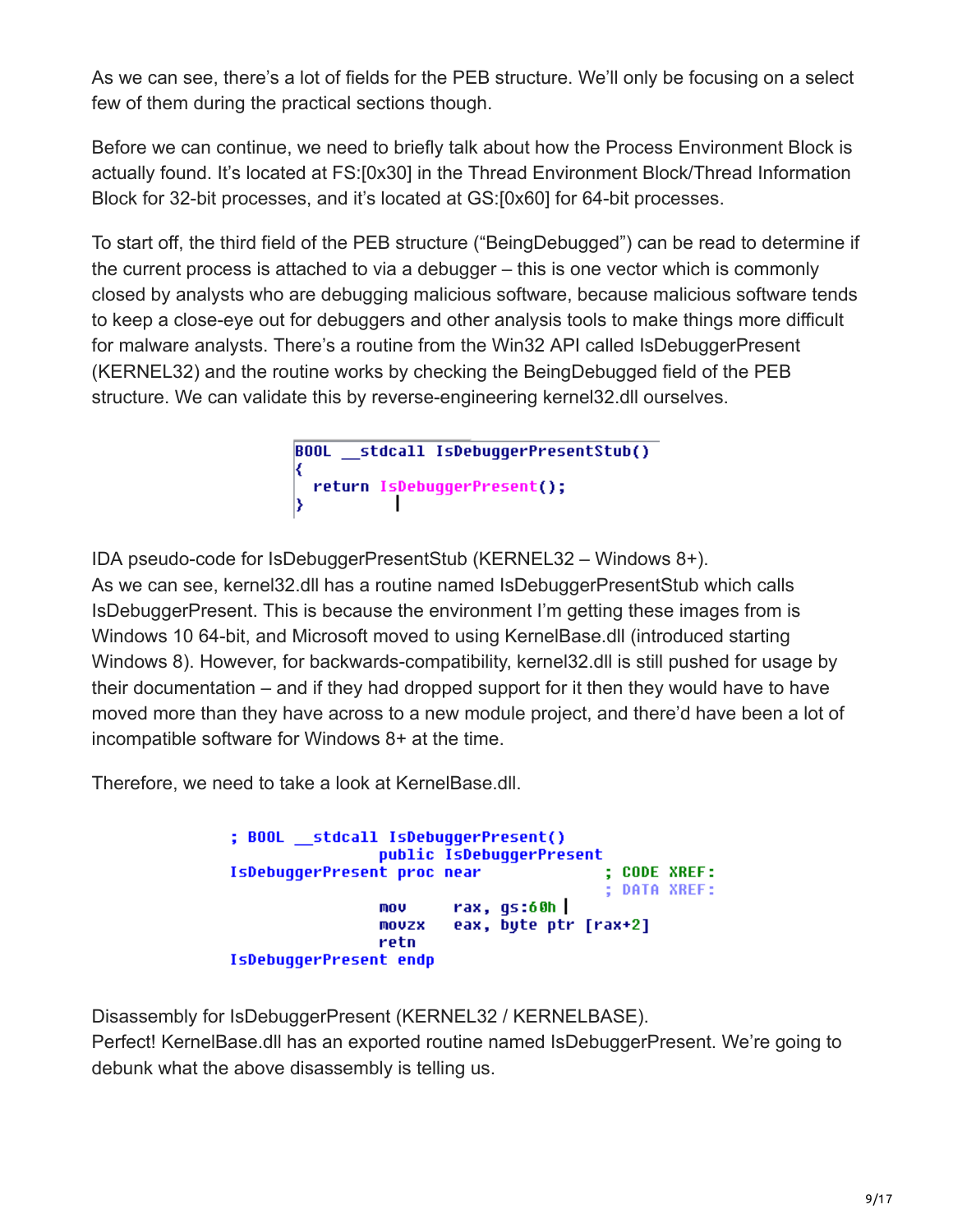- 1. The address of the Process Environment Block is being moved into the RAX register. Since we're looking at the 64-bit compiled version of KernelBase.dll, 64-bit registers are being used. The Process Environment Block is located at + 0x60 for 64-bit processes.
- 2. The value from the BeingDebugged field under the Process Environment Block is being extracted and put into the EAX register. The data-type for the BeingDebugged field is UCHAR (which is one byte), and it's offset is 0x002 – the first field of the PEB structure is located at 0x000 which means the third field (which is the BeingDebugged field) is located +2 bytes from this address. Since the RAX register is holding the address to the Process Environment Block,  $(RAX + 2)$  is performed to reach the address of the BeingDebugged field.
- 3. Returning with the RETN instruction. Since the value for the BeingDebugged field of the PEB structure is held within the EAX register, the caller of the routine is going to return the value stored within the BeingDebugged field.

A routine like IsDebuggerPresent (KERNEL32 / KERNELBASE) might be an obvious sign for a malware analyst who is taking a look at the API calls being made by a sample therefore some malware samples will manually access the PEB structure to check – doing this is stealthier and usually less-expected.

The next fields we're going to briefly talk about are the IsProtectedProcess and IsProtectedProcessLight fields of the Process Environment Block.

These fields can be used to determine if the current process is "protected" or not, hence the "ProtectedProcess" key-word in the field names. In Windows, there's multiple process protection mechanisms although the former (non-Light variant) has been around a lot longer than the Process Protection Light (PPL) variant. Standard process protection mechanism in Windows has been around since Windows Vista, however the PPL feature came into play starting Windows 8. Microsoft use these mechanisms to protect their own System processes from being abused by malicious software or forcefully shut-down by a third-party source (because for some Windows processes this can cause the system to bug-check/improperly function). If we can access these fields within the Process Environment Block, then we can check if the current process is protected or not by Windows. All of this is enforced from kernel-mode by the Windows Kernel using the undocumented and opaque EPROCESS structure, and you cannot write to these fields in the PEB structure and have the changes take effect because it won't update the EPROCESS structure for the current process.

The standard process protection mechanism is used by Windows system processes. This mechanism is enforced from within the Windows Kernel and it's not supposed to be used by third-parties, and it helps prevent system processes from being exploited by attackers (or forcefully shut-down – the Operating System cannot function properly without it's critical user-mode components). On top of this, Windows will set the state of various system processes to "critical", and this is flag-based and will cause the system to be forcefully crashed (via a bug-check) if the "critical" processes become terminated. There are two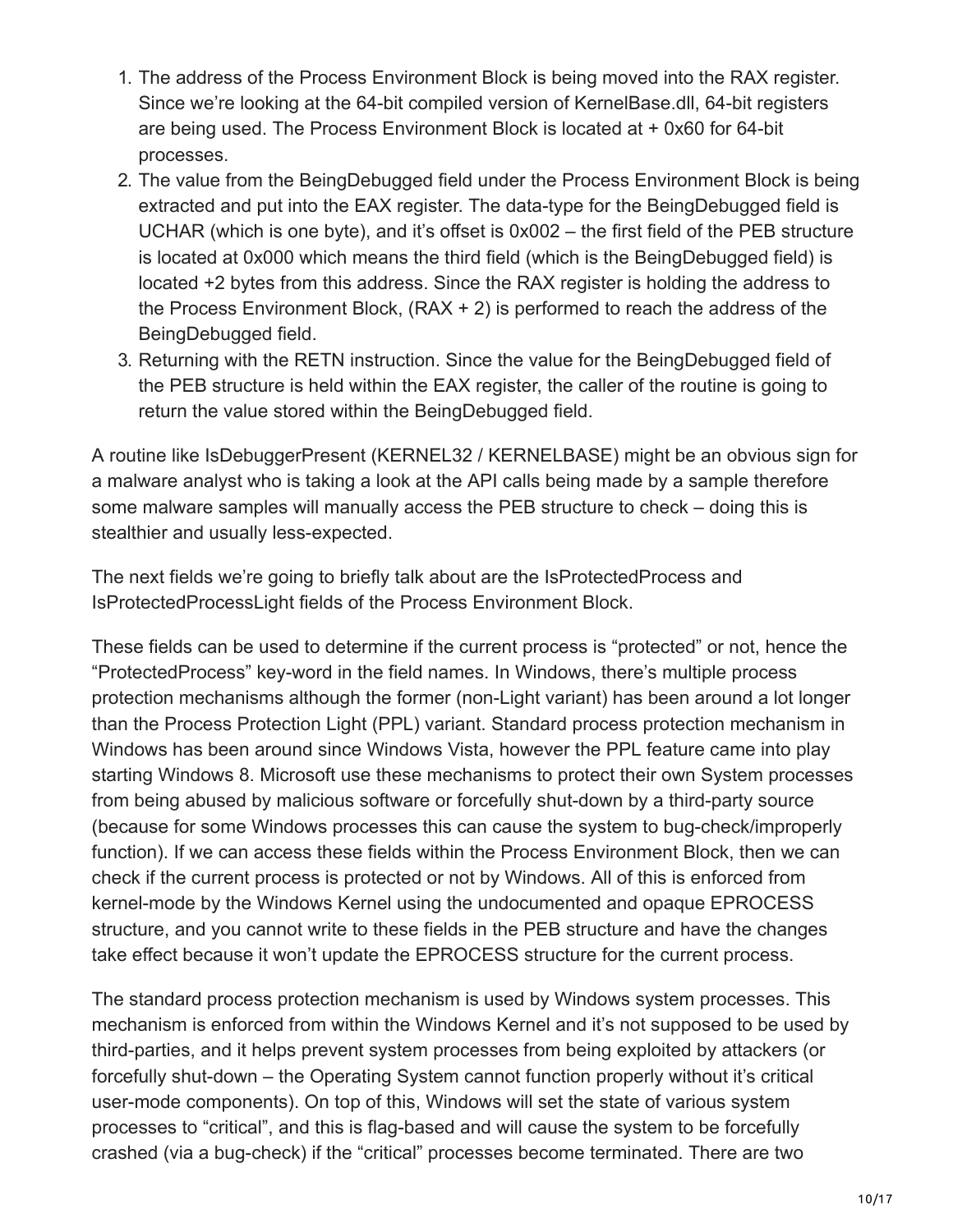different implementations for the "critical" state: critical processes and critical threads. Setting a process as critical will cause the bug-check once the process has been terminated, and setting a thread as critical will cause the bug-check once the thread has been terminated. Usually, the former is more appropriate because threads come and go regularly (e.g. spawn a new thread to handle an operation simultaneously and then the thread will be terminated once it returns back it's status from the operation). Windows does not set "threads" as critical as far as I am aware, although it will set specific processes as critical (processes like csrss.exe).

We're going to take a look at how the process protection mechanism which is built-into Windows actually works very briefly using Interactive Disassembler and WinDbg.

## **We can easily check using the following routines.**

- 1. PsIsProtectedProcess (NTOSKRNL)
- 2. PsIsProtectedProcessLight (NTOSKRNL)

Both of the above routines are undocumented but they are still exported by the Windows Kernel.

```
public PsIsProtectedProcess
PsIsProtectedProcess proc near
                                           DATA XREF:
                                                        .pdata:00000001403A2A601o
                         byte ptr [rcx+6CAh], 7
                test
                MOV
                         eax,
                              тя
                setnbe
                         al
                retn
```
## **PsIsProtectedProcess endp**

Disassembly for PsIsProtectedProcess (NTOSKRNL).

Looking at the disassembly of PsIsProtectedProcess, we can see that the TEST instruction is being used. The TEST instruction is used for a "bitwise operation". However, we can also see that [RCX+6CAh] is the target. The PsIsProtectedProcess routine takes in one parameter only and it returns a BOOLEAN (UCHAR) – the parameter's data-type should be a pointer to the EPROCESS structure for the target process being checked on. This tells us that the value stored in the RCX register will be the address of the PEPROCESS (EPROCESS\*) for the target process, and it's accessing the structure to read the value stored under an unknown field which symbolises if the process is or is not protected. The offset for where the field under the EPROCESS structure is located is 6CAh. This means that if you add on 0x6CA from the base address of the EPROCESS\* for a process, you will land yourself at the address in which the value being checked in this routine is located at (for this environment only because the offsets regularly shift around and will vary between environment – due to patch updates and separate OS versions).

We can check with WinDbg which field is for the 0xC6A offset.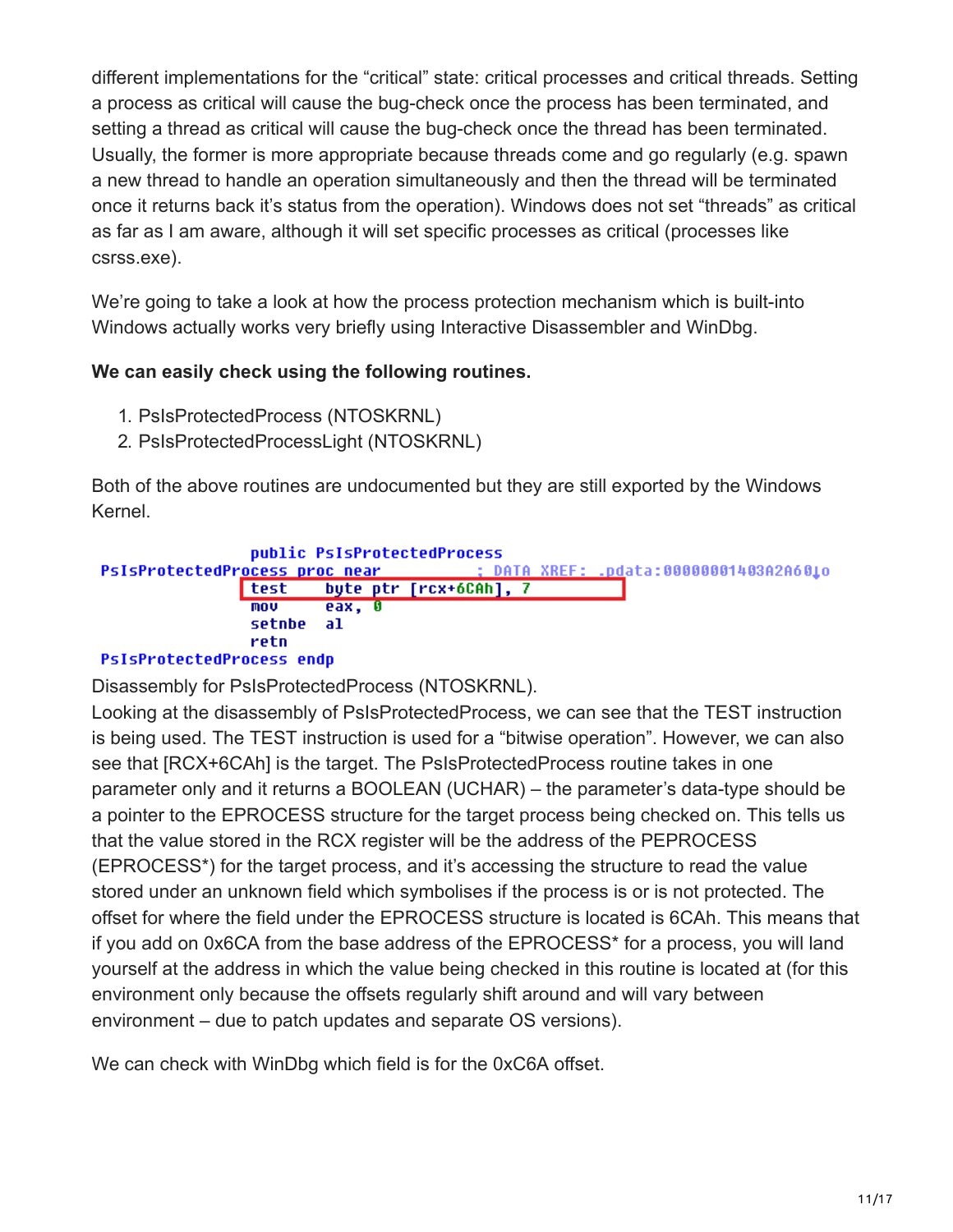| 0x6c8 SignatureLevel : UChar<br>Ox6c9 SectionSignatureLevel : UChar |  |  |                                             |  |
|---------------------------------------------------------------------|--|--|---------------------------------------------|--|
| Ox6ca Protection                                                    |  |  | : _PS_PROTECTION                            |  |
| Uxbcb HangCount<br>Juseb ChoetCount                                 |  |  | : Pos U, 4 Bits<br>$\cdot$ Pos $A$ $A$ Rits |  |

WinDbg command (dt) for the EPROCESS structure, showing the Protection field. Nice! The field in the EPROCESS structure which holds data regarding process protection is named Protection and has a data-type of PS PROTECTION (which is a structure) – atleast for the standard process protection mechanism, we are yet to check on the Light variant. We can take a look at the \_PS\_PROTECTION structure with the dt instruction.

| $+0x000$ Level  |  | : UChar         |  |
|-----------------|--|-----------------|--|
| $+0x000$ Type   |  | : Pos O. 3 Bits |  |
| +0x000 Audit    |  | : Pos 3, 1 Bit  |  |
| $+0x000$ Signer |  | : Pos 4, 4 Bits |  |

WinDbg command (dt) for the PS PROTECTION structure.

Now if we check the disassembly of the PsIsProtectedProcessLight routine, we can see if it uses the same mechanism to query the status.

|                                                                        | public PsIsProtectedProcessLight |  |
|------------------------------------------------------------------------|----------------------------------|--|
| PsIsProtectedProcessLight proc near : DATA XREF: .pdata:00000001403AA( |                                  |  |
| MOV                                                                    | cl, [rcx+6CAh]                   |  |
| xor                                                                    | eax, eax                         |  |
| and                                                                    | c1.7                             |  |
| <b>CMD</b>                                                             | c1, 1                            |  |
| setz                                                                   | al                               |  |
| retn                                                                   |                                  |  |
| PsIsProtectedProcessLight endp                                         |                                  |  |

Disassembly for PsIsProtectedProcessLight (NTOSKRNL).

It's targeting the Protection field of the EPROCESS structure as well – the same field of the structure too. The only difference here is that PsIsProtectedProcess is and PsIsProtectedProcessLight are doing some different checks.

In the PEB structure, there's an entry named Ldr which has a data-type of \_PEB\_LDR\_DATA. Within this structure, we have a field named InMemoryOrderModuleList which has a data-type of LIST ENTRY. Double linked lists are very common in Windows components such as in the Windows Kernel or lower-level user-mode components.

There's an instruction in WinDbg named !peb which can be used to enumerate data for the PEB of the currently debugged process. Below is an image of what the output will look like, focus only on the non-highlighted parts.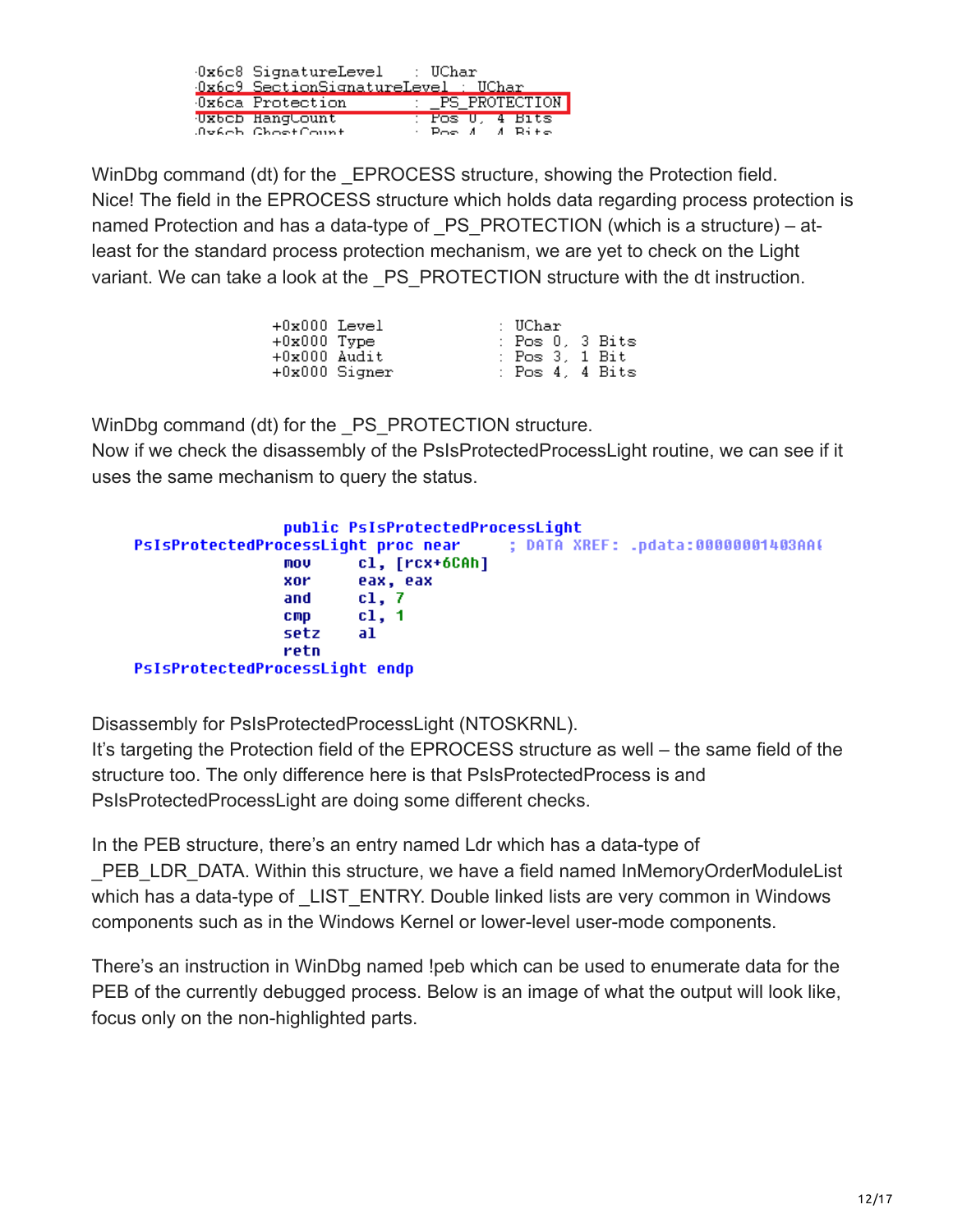

WinDbg command (!peb) output.

If we go through the InMemoryOrderModuleList, we can extract each entry and assign to a pointer of the LDR\_DATA\_TABLE\_ENTRY structure using the [CONTAINING\\_RECORD](https://docs.microsoft.com/en-us/windows-hardware/drivers/kernel/mm-bad-pointer) macro. Then we could view details about the current module enumerated using the linked lists… We will do this during the practical code section which is right about now.

We're going to be using the PEB for practical use in the next section.

## **User-Mode**

In this section we're going to be re-writing a few Win32 API routines in user-mode which rely on the Process Environment Block.

- 1. GetModuleHandle using the Ldr field of the PEB structure
- 2. GetModuleFileName using the ProcessParameters field of the PEB structure

We need to make sure we've declared some structures. Depending on the header files you're using, you may not need them. However if you do need them…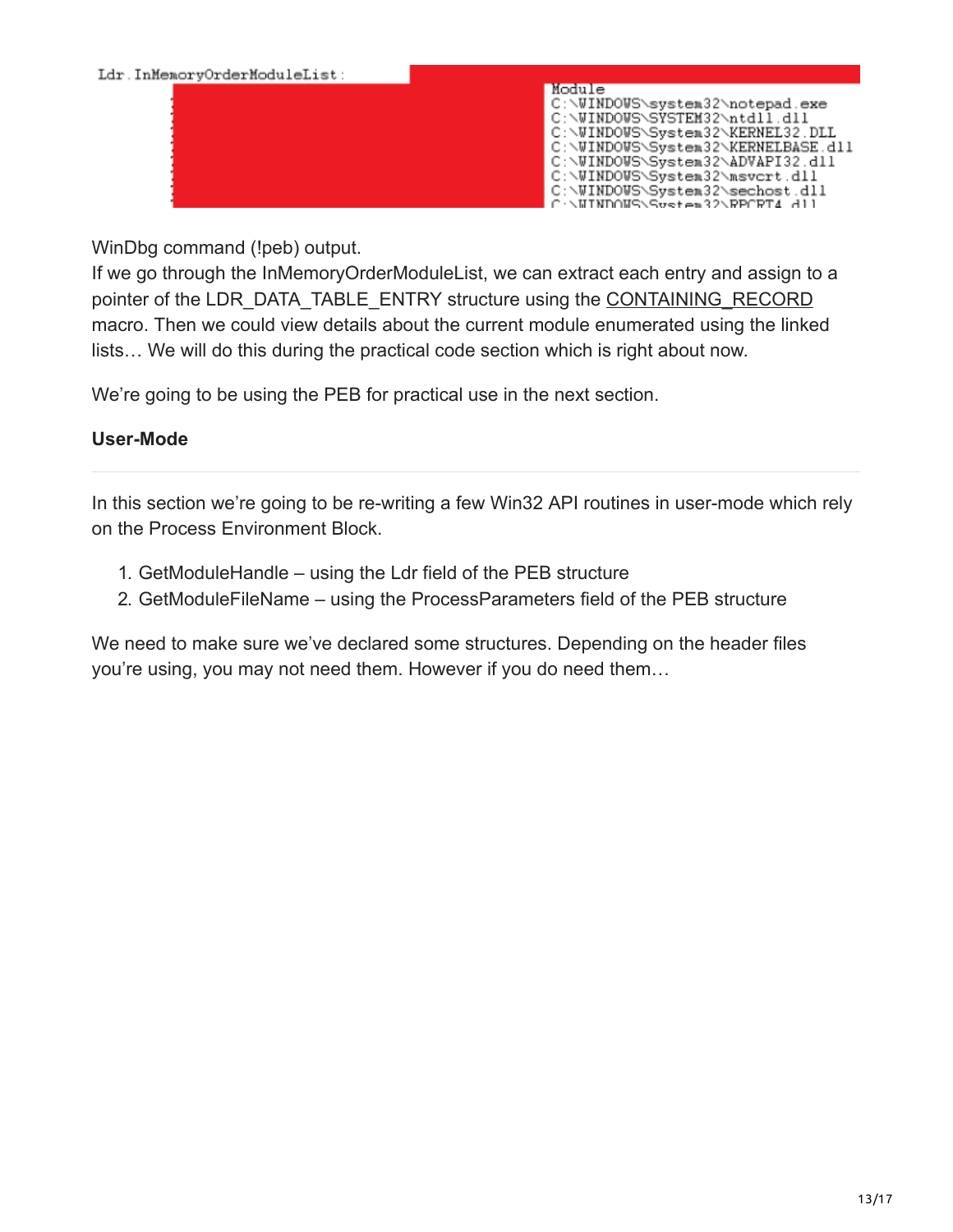```
typedef struct _UNICODE_STRING {
    USHORT Length;
    USHORT MaximumLength;
    WCHAR *Buffer;
} UNICODE_STRING, PUNICODE_STRING;
typedef const UNICODE_STRING
              *PCUNICODE_STRING;
typedef struct _CLIENT_ID {
    PVOID UniqueProcess;
    PVOID UniqueThread;
} CLIENT_ID, *PCLIENT_ID;
typedef struct _RTL_USER_PROCESS_PARAMETERS {
    BYTE Reserved1[16];
    PVOID Reserved2[10];
    UNICODE_STRING ImagePathName;
    UNICODE_STRING CommandLine;
} RTL_USER_PROCESS_PARAMETERS, *PRTL_USER_PROCESS_PARAMETERS;
typedef struct _PEB_LDR_DATA {
    BYTE Reserved1[8];
    PVOID Reserved2[3];
    LIST_ENTRY InMemoryOrderModuleList;
} PEB_LDR_DATA, *PPEB_LDR_DATA;
typedef struct _LDR_DATA_TABLE_ENTRY {
    PVOID Reserved1[2];
    LIST_ENTRY InMemoryOrderLinks;
    PVOID Reserved2[2];
    PVOID BaseAddress;
    PVOID Reserved3[2];
    UNICODE_STRING FullDllName;
    UNICODE_STRING BaseDllName;
    BYTE Reserved4[8];
    PVOID Reserved5[3];
#pragma warning(push)
#pragma warning(disable: 4201) // we'll always use the Microsoft compiler
    union {
        ULONG CheckSum;
        PVOID Reserved6;
    } DUMMYUNIONNAME;
#pragma warning(pop)
    ULONG TimeDateStamp;
} LDR_DATA_TABLE_ENTRY, *PLDR_DATA_TABLE_ENTRY;
typedef struct _PEB {
    BYTE Reserved1[2];
    BYTE BeingDebugged;
    BYTE Reserved2[1];
    PVOID Reserved3[2];
    PPEB_LDR_DATA Ldr;
    PRTL_USER_PROCESS_PARAMETERS ProcessParameters;
    PVOID Reserved4[3];
```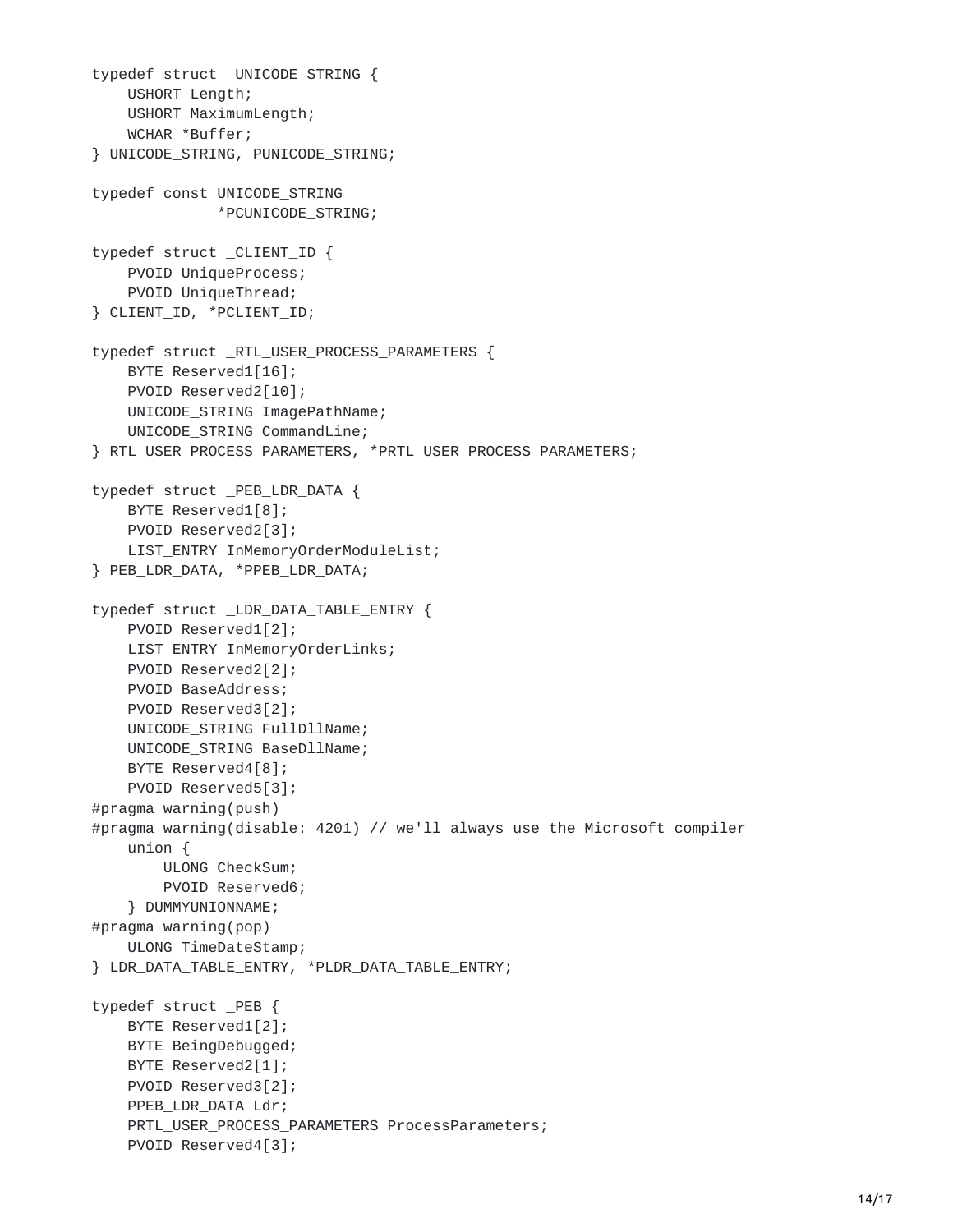```
PVOID AtlThunkSListPtr;
    PVOID Reserved5;
    ULONG Reserved6;
    PVOID Reserved7;
    ULONG Reserved8;
} PEB, *PPEB;
typedef struct _TEB {
    NT_TIB NtTib;
    PVOID EnvironmentPointer;
    CLIENT_ID ClientId;
    PVOID ActiveRpcHandle;
    PVOID ThreadLocalStoragePointer;
    PPEB ProcessEnvironmentBlock;
} TEB, *PTEB;
```
The next thing you might want is a global definition for NtCurrentPeb(). This isn't mandatory but it can be a bit helpful if you'd prefer to type NtCurrentPeb() instead of NtCurrentTeb()- >ProcessEnvironmentBlock every-time you need to gain access to the PEB. I always preferred to type NtCurrentPeb() but that's just me.

```
#define NtCurrentPeb() \
       NtCurrentTeb()->ProcessEnvironmentBlock
```
*What is NtCurrentTeb()?*

NtCurrentTeb() is a function which is packed within winnt.h, and it'll return a pointer to the TEB structure at the correct address of where the TEB is located.

NtCurrentTeb() will change depending on the configuration however for a 32-bit compilation, it will locate the TEB by using the readfsdword macro, targeting 0x18 as the location. This means that the target location is actually FS:[0x18]. For a 64-bit compilation, readgsqword will be used and the target location will be different.

GetModuleHandle replacement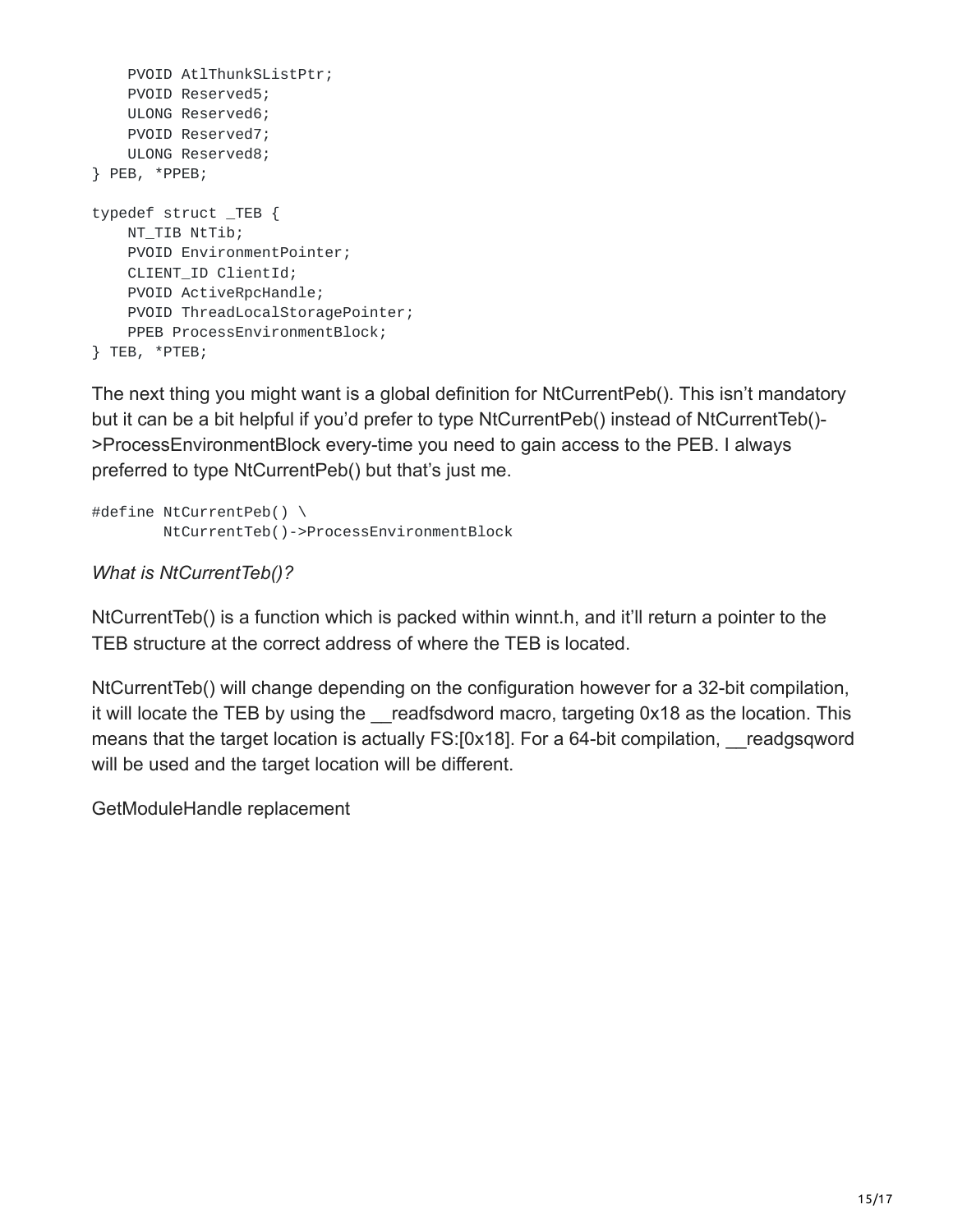```
HMODULE GetModuleHandleWrapper(
   WCHAR *ModuleName
)
{
    PPEB ProcessEnvironmentBlock = NtCurrentPeb();
    PPEB_LDR_DATA PebLdrData = \{ 0 \};
    PLDR_DATA_TABLE_ENTRY LdrDataTableEntry = \{ 0 \};
    PLIST_ENTRY ModuleList = \{ 0 \},
                ForwardLink = \{ 0 \};
    if (ProcessEnvironmentBlock)
    {
        PebLdrData = ProcessEnvironmentBlock->Ldr;
        if (PebLdrData)
        {
            ModuleList = &PebLdrData->InMemoryOrderModuleList;
            ForwardLink = ModuleList->Flink;
            while (ModuleList != ForwardLink)
            {
                LdrDataTableEntry = CONTAINING_RECORD(ForwardLink,
                    LDR_DATA_TABLE_ENTRY,
                    InMemoryOrderLinks);
                if (LdrDataTableEntry)
                {
                    if (LdrDataTableEntry->BaseDllName.Buffer)
                    {
                        if (!_wcsicmp(LdrDataTableEntry->BaseDllName.Buffer,
                            ModuleName))
                        {
                            return (HMODULE)LdrDataTableEntry->BaseAddress;
                        }
                     }
                 }
                 ForwardLink = ForwardLink->Flink;
             }
         }
    }
    return 0;
}
```
The above routine does the following.

- 1. Retrieves the PPEB
- 2. Checks if the PPEB could be acquired or not
- 3. Enumerates the InMemoryOrderModuleList
- 4. Retrieves a pointer to the LDR\_DATA\_TABLE\_ENTRY structure for each entry
- 5. Returns the BaseAddress of the module if its a match based on module name buffer comparison with the parameter passed in